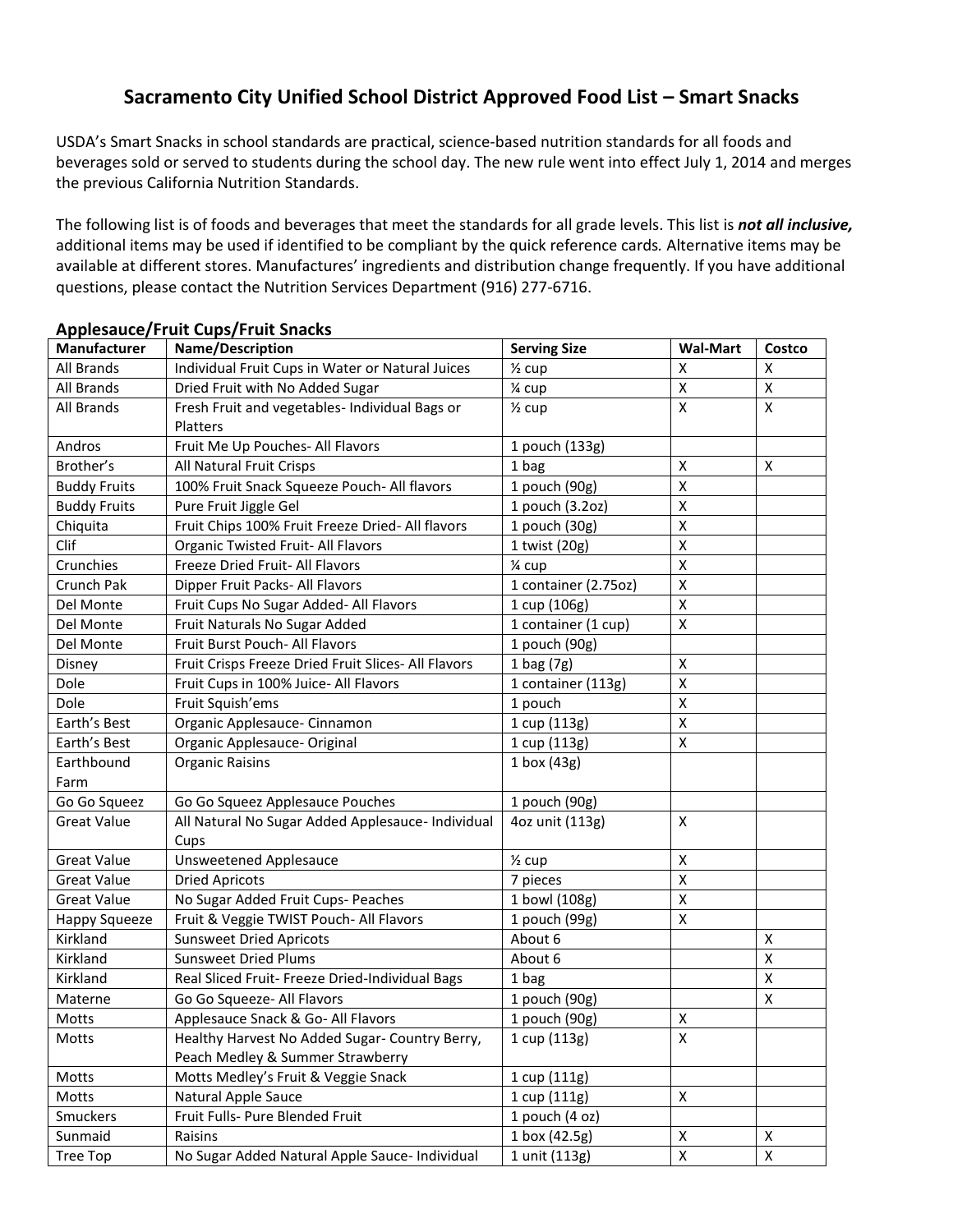| Manufacturer | <b>Name/Description</b> | <b>Serving Size</b> | <b>Wal-Mart</b> | Costco |
|--------------|-------------------------|---------------------|-----------------|--------|
|              | Cups                    |                     |                 |        |
| Tree Top     | All Flavor Pouches      | . pouch (26g)       |                 |        |

#### **Chips/Pretzels/Popcorn/Corn Nuts**

| <b>Manufacturer</b>  | Name/Description                                  | <b>Serving Size</b> | <b>Wal-Mart</b>           | Costco |
|----------------------|---------------------------------------------------|---------------------|---------------------------|--------|
| Act II               | Bags 94% Fat Free Butter Popcorn                  | 6.5 cups popped     | X                         |        |
| <b>Corn Nuts</b>     | Original, Ranch, Chile Picante                    | 1 package (1/3 cup) | X                         |        |
| <b>Corn Nuts</b>     | <b>Variety Pack</b>                               | 1 package (1/3 cup) |                           | X      |
| <b>General Mills</b> | Chex Mix Snack Mix- Individual Snack Bags         | 1 pouch (.82oz)     |                           |        |
|                      | Traditional, Sweet n Salty, Trail Mix             |                     |                           |        |
| <b>General Mills</b> | Chex Mix-Traditional Sweet n Salty, Trail Mix,    | $\frac{1}{2}$ cup   | X                         |        |
|                      | Caramel Crunch                                    |                     |                           |        |
| Jolly Time           | Healthy Pop Butter 94% Fat Free- 100 Calorie Pack | 1 package           |                           |        |
| Jolly Time           | Healthy Pop 94% Fat Free Microwave Popcorn        | 2 cups popped       |                           |        |
| Lays                 | Baked Doritos Brand Nacho Cheese Flavored         | 15 chips (1oz)      | $\boldsymbol{\mathsf{x}}$ |        |
|                      | Tortilla Chips                                    |                     |                           |        |
| Lays                 | <b>Baked Ruffles Potato Chips</b>                 | 9 crisps (1oz)      | X                         |        |
| Lays                 | Baked Potato Chips- BBQ, Cheddar & Sour Cream,    | 10 <sub>z</sub>     |                           |        |
|                      | Original, Sour Cream & Onion                      |                     |                           |        |
| Popcorners           | Sweet Cinnamon, Memphis BBQ                       | 1 package (28g)     |                           |        |
| <b>Smart Balance</b> | Smart N' Healthy Popcorn                          | 4 cups popped       |                           |        |
| Smart Food           | Smart Food Delight Popcorn- Sea Salt or White     | 1 cup               |                           |        |
|                      | Cheddar                                           |                     |                           |        |
| Quaker               | Popped Rice Snacks- Only Apple and Chocolate      | 10 <sub>z</sub>     | X                         |        |
| Quaker               | Rice Cakes- All Flavors                           | 1 Cake              | X                         |        |
| <b>Tostitos</b>      | Baked Tortilla Scoops- Light Tortilla Chips       | 16 chips (28g)      | X                         |        |
| Wholesome            | Tortilla Chips- Sea Salt or Multigrain Flax       | 8 chips             |                           |        |
| Goodness             |                                                   |                     |                           |        |

#### **Crackers and Grahams**

| <b>Manufacturer</b> | Name/Description                                | <b>Serving Size</b>    | <b>Wal-Mart</b> | Costco |
|---------------------|-------------------------------------------------|------------------------|-----------------|--------|
| Annie's             | Homegrown Bunny Grahams- Honey, Chocolate       | About 28 cookies (30g) | x               |        |
|                     | Chip, Chocolate                                 |                        |                 |        |
| Crunchmaster        | Multi-seed-Five Seed                            | 14 crackers            |                 | X      |
| Crunchmaster        | Grammy Crisps- Cinnamon Sugar                   | 25 crackers            | X               |        |
| Homekist            | Honey graham Crackers                           | 2 full cracker sheets  | X               |        |
| Kashi               | Snack Crackers- Not Cheddar                     | 15 crackers            |                 |        |
| Kashi               | Soft Baked Cookies- All Flavors                 | 1 cookie (30g)         |                 |        |
| Kellogg's           | Special K Cracker Chips- Individuakl Bags       | 1 package              | X               |        |
| Kellogg's           | Special K Cracker Chips- Sea Salt, Sour Cream & | 27-30 chips (30g)      | X               |        |
|                     | Onion, Southwest Ranch, Cheddar                 |                        |                 |        |
| Nabisco             | 100 Calorie Packs- Mini Teddy Grahams           | 1 package (22g)        | X               |        |
| Nabisco             | 100 Calorie Packs- Sweet & Salty                | 1 package (22g)        | X               |        |
| Nabisco             | 100 Calorie Packs- Wheat Thins Toasted Chips    | 1 package (22g)        | X               |        |
| Nabisco             | BelVita Soft Baked Cookie-Chocolate, Banana,    | 1 cookie               |                 | X      |
|                     | Berry                                           |                        |                 |        |
| Nabisco             | Honey Maid Grahams                              | 8 crackers (2 full     | X               | X      |
|                     |                                                 | sheets)                |                 |        |
| Nabisco             | Honey Maid Grahamfuls- All Flavors              | 1 pack (25g)           | X               |        |
| Nabisco             | Honey Maid Lil'Squares- Cinnamon                | 29 pieces              | X               |        |
| Nabisco             | Honey Maid Minions Honey Grahams                | 1 bag (28g)            |                 |        |
| Nabisco             | Teddy Grahams 150 Calorie Pouches- Chocolate,   | 1 pouch $(35g)$        | X               |        |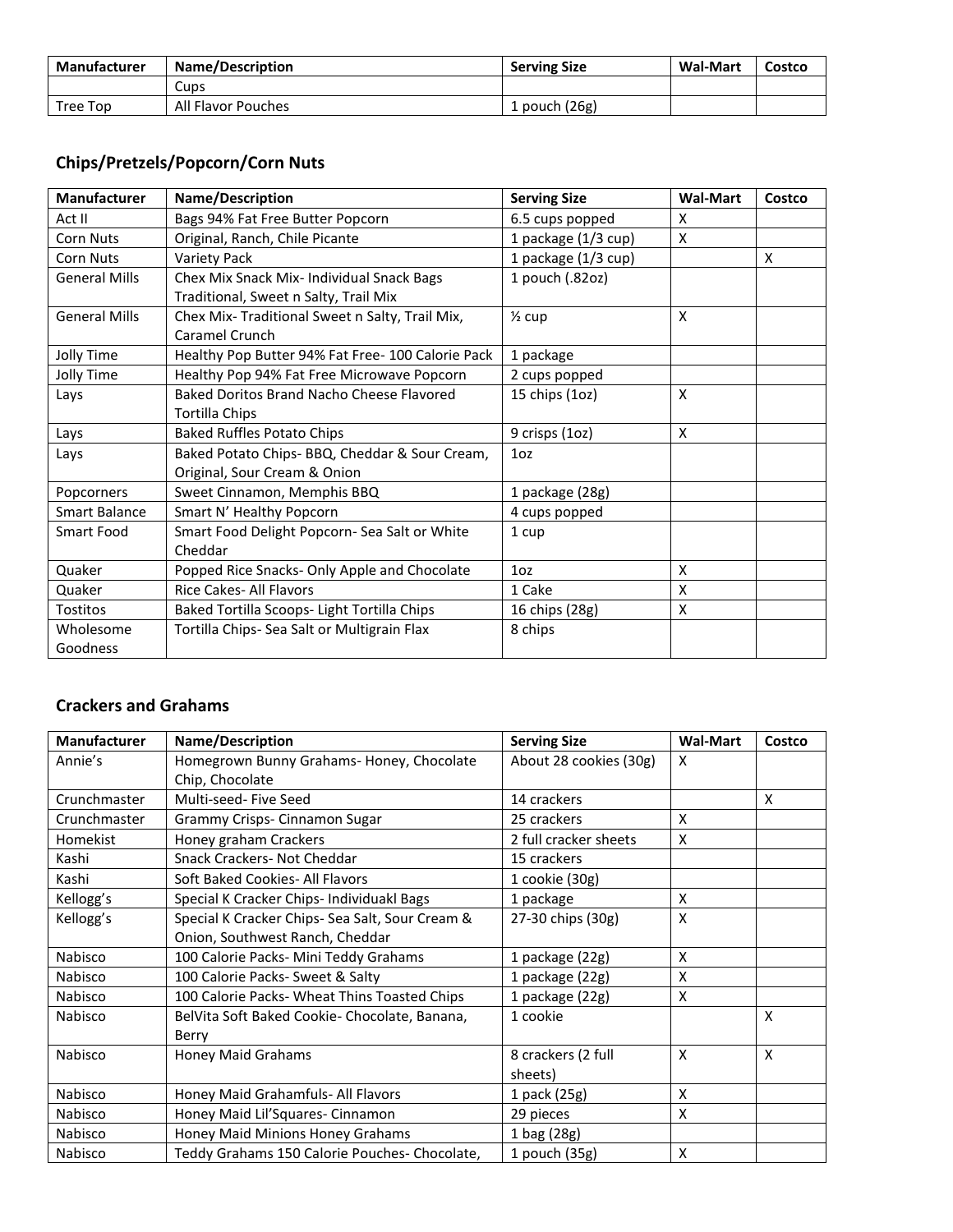| <b>Manufacturer</b> | <b>Name/Description</b>                         | <b>Serving Size</b>   | <b>Wal-Mart</b> | Costco |
|---------------------|-------------------------------------------------|-----------------------|-----------------|--------|
|                     | Cinnamon, Honey                                 |                       |                 |        |
| Nabisco             | Teddy Grahams-Honey, Cinnamon, Chocolate,       | 24 pieces             | x               |        |
|                     | Chocolate Chips                                 |                       |                 |        |
| Nabisco             | <b>Triscuit- All Flavors</b>                    | About 6 crackers      | χ               |        |
| Nabisco             | Triscuit Thin Crisps- All Flavors               | About 15 crackers     | x               |        |
| Nabisco             | Wheat Thins- Original, Reduced Fat, Multigrain, | About 14 pieces (1oz) | x               |        |
|                     | <b>Toasted Chips</b>                            |                       |                 |        |
| Nabisco             | Wheat Thins Toasted Chips- Garden Valley        | 13 chips (28g)        | x               |        |
|                     | Vegetable, Great Plains Multigrain              |                       |                 |        |
| Pepperidge          | Baked Naturals Cracker Chips- Multigrain only   | 27 pieces (30g)       | x               |        |
| Farm                |                                                 |                       |                 |        |

## **Bagels**

| Manufacturer | <b>Name/Description</b>                          | <b>Serving Size</b> | <b>Wal-Mart</b> | Costco |
|--------------|--------------------------------------------------|---------------------|-----------------|--------|
| Sara Lee's   | Soft & Smooth Mini Bagels- Whole Grain, Cinnamon | 1 bagel $(37g)$     |                 |        |
| Thomas       | Bagel Thins-100% Whole Wheat, Everything, Plain  | 1 bagel $(46g)$     |                 |        |

#### **Beverages**

| Manufacturer       | Name/Description                                 | <b>Serving</b>  | <b>Serving</b>   | <b>Wal-Mart</b>    | Costco             |
|--------------------|--------------------------------------------------|-----------------|------------------|--------------------|--------------------|
|                    |                                                  | <b>Size</b>     | <b>Size</b>      |                    |                    |
|                    |                                                  | (Eleme-         | (Middle/         |                    |                    |
|                    |                                                  | ntary)          | High)            |                    |                    |
| Campbell's         | V-8- Spicy Hot, Low Sodium or Regular            | $< 8$ fl oz.    | < 12 fl oz.      | $\mathsf X$        | X                  |
| Campbell's         | V-8 Fusion- Strawberry Banana, Peach Mangy,      | $< 8$ fl oz.    | < 12 fl oz.      | $\mathsf{x}$       | $\pmb{\mathsf{X}}$ |
|                    | Pomegranate Blueberry, Tropical Orange           |                 |                  |                    |                    |
| Campbell's         | V-8 Fusion Refreshers                            | $\leq$ 8 fl oz. | $\leq$ 12 fl oz. | X                  |                    |
| Campbell's         | V-8 Fusion- Individual Pouches- All Flavors      | 1 pouch         | 1 pouch          | $\overline{X}$     |                    |
| Capri Sun          | 100% Juice Pouches- All Flavors                  | 1 pouch         | 1 pouch          | $\mathsf{x}$       |                    |
|                    |                                                  | (6.75 oz)       | (6.75 oz)        |                    |                    |
| Capri Sun          | Fruit Waves- 100% Juice- All Flavors             | 1 pouch         | 1 pouch          |                    | X                  |
|                    |                                                  | (6.75 oz)       | (6.75 oz)        |                    |                    |
| Capri Sun          | Super V- Fruit & Vegetable Drink                 | 1 pouch (6      | 1 pouch (6       |                    |                    |
|                    |                                                  | oz)             | oz)              |                    |                    |
| Dole               | 100% Pineapple Juice                             | $\leq$ 8 fl oz. | < 12 fl oz.      | $\mathsf{x}$       |                    |
| Florida's          | 100% Fruit Juices- All Flavors                   | $\leq$ 8 fl oz. | $\leq$ 12 fl oz. |                    |                    |
| Natural            |                                                  |                 |                  |                    |                    |
| <b>Great Value</b> | 100% Juice (Apple, Cranberry, Grape)             | $< 8$ fl oz.    | < 12 fl oz.      | $\mathsf{x}$       |                    |
| <b>Great Value</b> | Vegetable Juice from Concentrate (100% Juice)    | $< 8$ fl oz.    | < 12 fl oz.      | $\mathsf X$        |                    |
| Horizon            | Organic Milk-Lowfat- All Flavors                 | $< 8$ fl oz.    | < 12 fl oz.      | $\mathsf{x}$       |                    |
| Juicy Juice        | Fruitfuls- All Flavors                           | 6.75 fl oz.     | 6.75 fl oz.      |                    |                    |
| Kirkland           | 100% Juice- Pomegranate, Cranberry/Raspberry,    | $< 8$ fl oz.    | $\leq$ 12 fl oz. |                    | X                  |
|                    | Pomegranate/Blueberry, Cranberry/Grape           |                 |                  |                    |                    |
| Kirkland           | Hansen 100% Juice Variety                        | 6.75 fl oz.     | 6.75 fl oz.      |                    | X                  |
| Langer's           | 100% Juices- All Flavors                         | $< 8$ fl oz.    | < 12 fl oz.      |                    |                    |
| Martinellis        | 100% Pure Apple Juice                            | $< 8$ fl oz.    | < 12 fl oz.      |                    | $\pmb{\mathsf{X}}$ |
| Minute Maid        | 100% Juice- Apple, Fruit Punch, Apple White      | $\leq$ 8 fl oz. | $\leq$ 12 fl oz. | X                  | X                  |
|                    | Grape, or Mixed Berry                            |                 |                  |                    |                    |
| Motts              | 100% Apple Juice                                 | $< 8$ fl oz.    | < 12 fl oz.      | $\pmb{\mathsf{X}}$ |                    |
| Ocean Spray        | 100% Juice- Grapefruit, Cranberry, Ruby Red      | $\leq$ 8 fl oz. | $\leq$ 12 fl oz. | $\mathsf{x}$       |                    |
|                    | Grapefruit, Cranberry or Pomegranate             |                 |                  |                    |                    |
| Sam's Choice       | 100% Juice- Apple Juice Punch Blend, White Grape | $\leq$ 8 fl oz. | $\leq$ 12 fl oz. | X                  |                    |
| Simply Orange      | 100% Juice- All Flavors                          | $< 8$ fl oz.    | < 12 fl oz.      |                    |                    |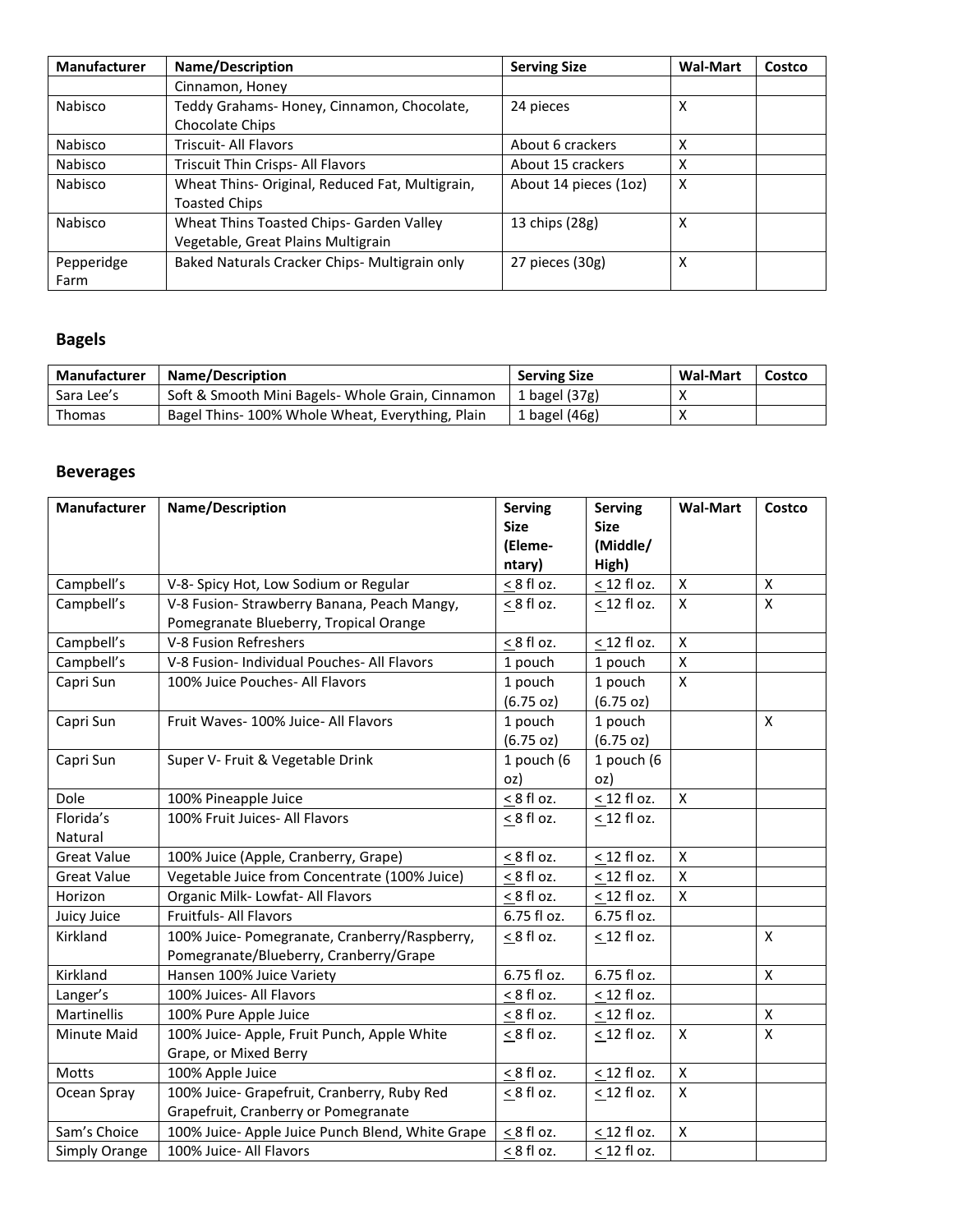| <b>Manufacturer</b>  | <b>Name/Description</b>                          | <b>Serving</b> | <b>Serving</b> | <b>Wal-Mart</b> | Costco |
|----------------------|--------------------------------------------------|----------------|----------------|-----------------|--------|
|                      |                                                  | <b>Size</b>    | <b>Size</b>    |                 |        |
|                      |                                                  | (Eleme-        | (Middle/       |                 |        |
|                      |                                                  | ntary)         | High)          |                 |        |
| Seneca               | 100% Apple Juice                                 | $< 8$ fl oz.   | $<$ 12 fl oz.  | X               |        |
| Sunsweet             | 100% Prune Juice                                 | $< 8$ fl oz.   | $<$ 12 fl oz.  | X               |        |
| <b>Tummy Tickler</b> | 100% Juice- Aplle                                | $< 8$ fl oz.   | $<$ 12 fl oz.  | X               |        |
| Treetop              | 100% Apple Juice                                 | $< 8$ fl oz.   | $<$ 12 fl oz.  | X               | X      |
| Treetop              | 100% Juice Assorted                              | $< 8$ fl oz.   | $<$ 12 fl oz.  |                 | X      |
| Treetop              | <b>Fresh Pressed Juice</b>                       | $< 8$ fl oz.   | $<$ 12 fl oz.  |                 |        |
| Tropicana            | 100% Juice- Apple, Fruit Punch, or Orange        | $< 8$ fl oz.   | $<$ 12 fl oz.  | X               | X      |
| Welch's              | 100% Juice- Grape, White Grape, White Grape      | $< 8$ fl oz.   | $<$ 12 fl oz.  | X               |        |
|                      | Cherry, White Grape Peach, White Grape           |                |                |                 |        |
|                      | Blueberry Kiwi, Strawberry Kiwi                  |                |                |                 |        |
| All Brands           | 100% Juice (Product Must State 100% Juice)       | $< 8$ fl oz.   | $<$ 12 fl oz.  | X               | X      |
| All Brands           | Milk-Lowfat 1%, or Fat Free                      | $< 8$ fl oz.   | $<$ 12 fl oz.  | X               | X      |
| Water                | Pure Water, No Added Artificial Sweetener and/or | Any Size       | Any Size       | X               | X      |
|                      | Caffeine                                         |                |                |                 |        |

# **Yogurt/Cheese/Smoothies**

| Manufacturer         | Name/Description                                     | <b>Serving Size</b> | <b>Wal-Mart</b>    | Costco                    |
|----------------------|------------------------------------------------------|---------------------|--------------------|---------------------------|
| Activia              | Reduced Fat, Low Fat, or Greek Yogurt- All Flavors   | 1 container (113g)  |                    |                           |
| Chobani              | Non-fat Yogurt- All Flavors                          | 6 oz (170g)         | X                  | X                         |
| Chobani              | Low Fat Yogurt- All Flavors                          | 6 oz (170g)         | $\mathsf{x}$       |                           |
| Dannon               | Danimals- Yogurt Smoothies                           | 1 bottle-3.1 fl oz. | $\mathsf{x}$       |                           |
| Dannon               | Oikos- Fruit on the Bottom (Non-fat)                 | 5.3oz (150 g)       | $\mathsf X$        |                           |
| Dannon               | Light & Fit                                          | 6oz (170g)          | $\pmb{\mathsf{X}}$ |                           |
| Fage                 | Total 0%- Fat Free Yogurt                            | 1 container (6 oz)  | Χ                  | X                         |
| Frigo                | Light String Cheese                                  | 1 stick (28 g)      | $\mathsf{X}$       |                           |
| <b>Great Value</b>   | Lowfat Yogurt- All Flavors                           | 6 oz                | $\mathsf{X}$       |                           |
| <b>Great Value</b>   | Light- Non-fat Yogurt- All Flavors                   | 6 oz                | $\mathsf{X}$       |                           |
| <b>Health Valley</b> | Fruit Yogurt Smoothie Pouch-Strawberry Banana,       | 1 pouch (4.2 oz)    | $\mathsf{X}$       |                           |
|                      | Pear Mango                                           |                     |                    |                           |
| Kirkland             | Lowfat Yogurt- Peach and Blueberry                   | 8 fl oz.            |                    | $\boldsymbol{\mathsf{x}}$ |
| Kraft                | Live Active 2% Milk Marbled Colby & Monterey Jack    | 1 stick (28g)       | X                  |                           |
|                      | <b>Cheese Stick</b>                                  |                     |                    |                           |
| Kraft                | Mozzarella Cheese String-2% milk                     | 1 stick             | $\pmb{\mathsf{X}}$ |                           |
| Liberte              | Nonfat Greek Yogurt- All Flavors                     | 5.3 oz              | X                  |                           |
| Precious             | <b>String Cheese</b>                                 | 1 stick (28g)       | X                  | X                         |
| Precious             | <b>Stringsters Reduced Fat String Cheese</b>         | 1 stick             |                    |                           |
| Sargento             | <b>String Cheese</b>                                 | 1 stick             | $\pmb{\mathsf{X}}$ |                           |
| Sargento             | <b>Light String Cheese</b>                           | 1 stick             |                    |                           |
| Sargento             | Reduced Fat- Colby Jack, Cheddar, Sharp Cheddar      | 1 stick             | X                  |                           |
| Stoneyfield          | YoKids Squeezers Organic Lowfat Yogurt- All Flavors  | 1 tube (56g)        |                    |                           |
| Stoneyfield          | YoKids- Lowfat Yogurt- All Flavors                   | 1 container (4 oz)  | X                  |                           |
| The Laughing         | Babybel Light                                        | 1 piece             |                    | X                         |
| Cow                  |                                                      |                     |                    |                           |
| The Laughing         | Cheese Wedges Light- All Flavors                     | 1 wedge             | X                  | $\mathsf{x}$              |
| Cow                  |                                                      |                     |                    |                           |
| Yoplait              | Original Yogurt- All Flavors                         | 6oz                 | $\mathsf{X}$       | $\pmb{\mathsf{X}}$        |
| Yoplait              | Reduced Fat Yogurt- All Flavors                      | 8 fl oz or less     | $\mathsf{X}$       | $\pmb{\mathsf{X}}$        |
| Yoplait              | GoGurt- Portable Low Fat Yogurt- All Flavors         | 1 tube (64g)        |                    |                           |
| Yoplait              | Gogurt Protein- Portable Low Fat Yogurt- All Flavors | 1 tube (64g)        | Χ                  |                           |
| Yoplait              | Simply GoGurt- Portable Low Fat Yogurt- All Flavors  | 1 tube (64g)        | Χ                  | X                         |
| Yoplait              | Yoplait Kids Yogurt- All Flavors                     | 1 container         | $\pmb{\mathsf{X}}$ |                           |